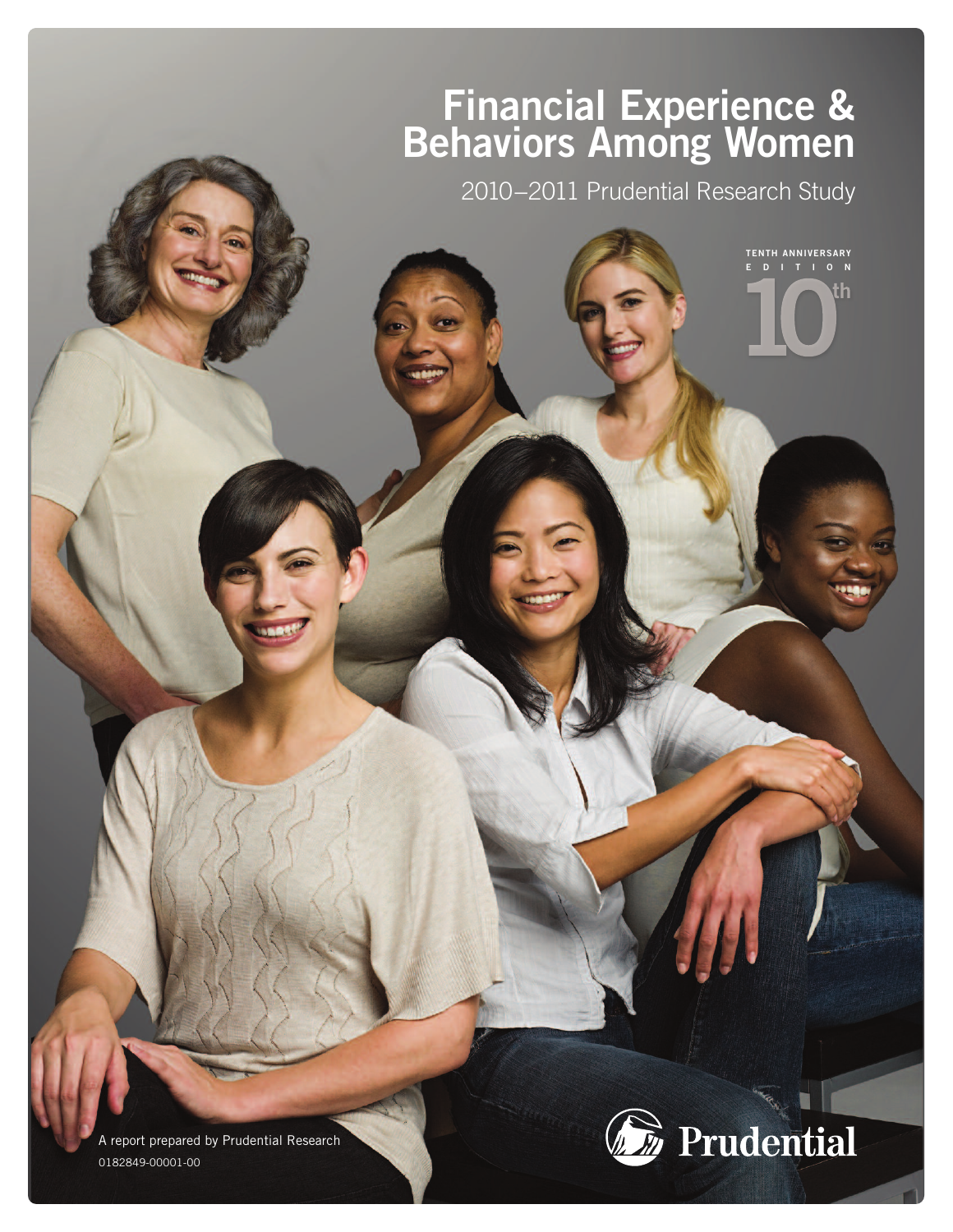### **Acknowledgment**

#### **A Decade of Progress**

Many lessons are coming out of the financial crisis, but one seems to stand out from the rest: The need for active financial planning has never been greater. And women are heeding the call.

For 10 years, we've been studying women's financial experience and behaviors. Why? Because women are key decision-makers and caregivers in their households. We've seen steady progress in women becoming more aware, engaged, and actively involved in their finances. According to this year's study, 95 percent of women are financial decisionmakers, and 84 percent of married women are either solely or jointly responsible for household financial decisions. In fact, they are often the primary decision-maker about finances. The decisions they make are at the heart of determining their long-term financial security, as well as that of their families.

Women are optimistic about the nation's economic recovery and have some degree of confidence they will achieve their financial goals, although they recognize they may need to work longer than anticipated. Although many women still do not have financial plans in place to achieve their goals, events of the last two years have clearly been a learning experience. Women are planning to exercise greater caution and control over their finances as they look to the future.

On this 10th anniversary of Prudential's landmark study on the *Financial Experience & Behaviors Among Women*, we celebrate a decade of progress and empowerment. While gaps in knowledge and confidence remain, women recognize these challenges and are focused on achieving financial success. The financial services industry will need to continue to evolve to meet women's changing needs, and to support their financial education. We aim to be at the forefront of these changes, and remain committed to inspiring confidence in women and supporting them on their financial journey.

Learn more. Visit www.prudential.com/women



**Christine Marcks**

hritine &. Marcha

President Prudential Retirement



**Lori High**

Low J. Aligh

President Prudential Group Insurance



**Judy Rice** Judy Rice

**President** Prudential Investments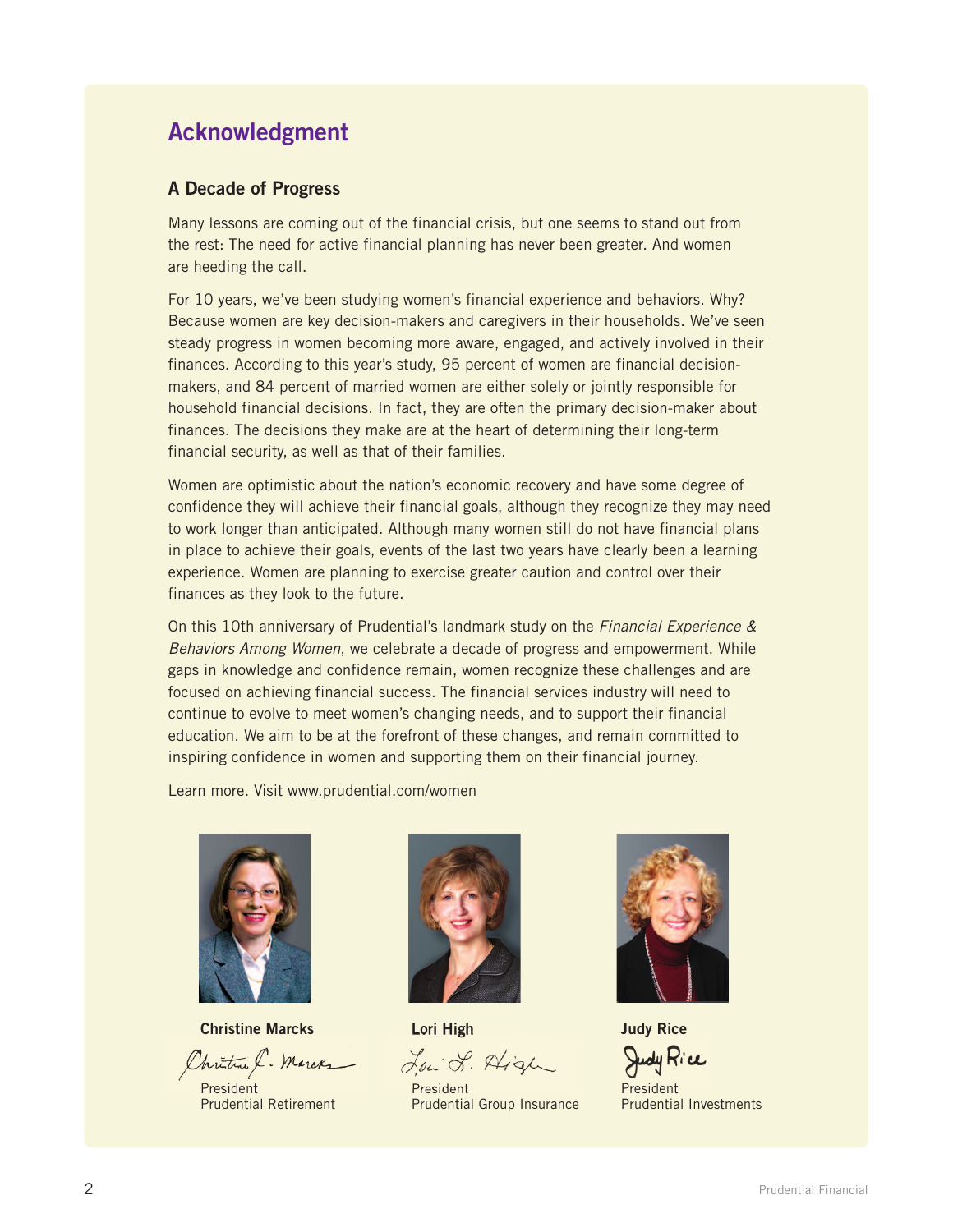### **About the Study**

#### **Tenth Anniversary Study**

This study, *Financial Experience & Behaviors Among Women*, looks at the current landscape of women's financial security and preparedness, and identifies the progress women have made as well as some of the challenges they continue to face in achieving their financial goals.

The study was launched in 2000, and since then has been updated every two years.

#### **Methodology**

This year, the Prudential Financial study on the *Financial Experience & Behaviors Among Women* polled 1,250 American women about their financial knowledge, actions taken, and confidence in attaining their financial goals. The survey was administered from Feb. 10-26, 2010. The margin of error is  $\pm 2.9\%$  at a 95% confidence level.

Respondents are panelists in the Harris Interactive Poll Online. Study participants were a national sample of female sole and joint heads of households between the ages of 25 and 64, with a 2009 household income of \$50,000 or more.



#### **2010 Women Respondents**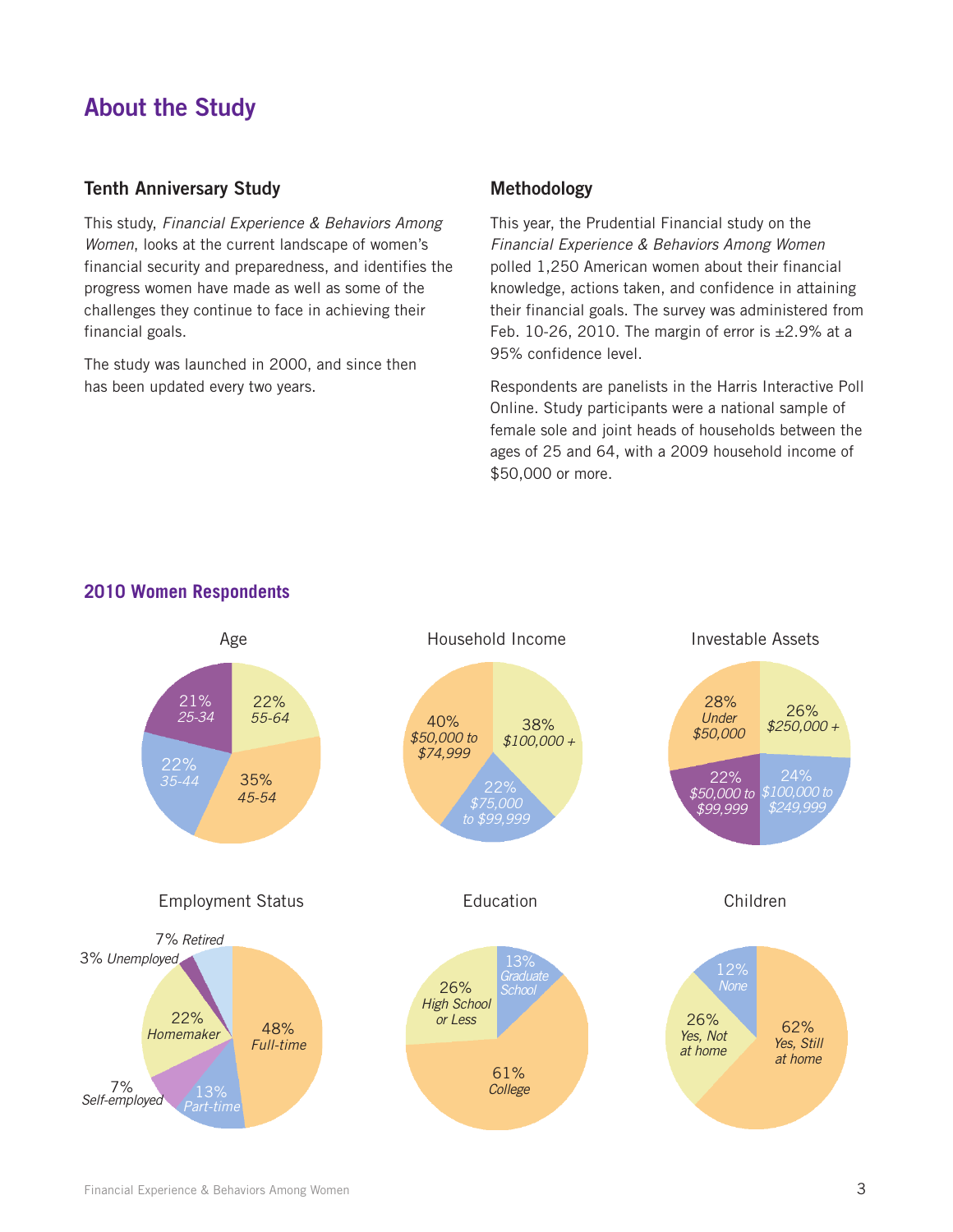### **Overview**

The 10th anniversary edition of Prudential's *Financial Experience & Behaviors Among Women* shares some common themes with earlier waves of the study, and also reveals some interesting new trends and opportunities, including:

- Women are more involved than ever in their households' investment and financial decisionmaking.
- The economic crisis has heightened women's recognition of the need to develop a financial plan that will meet long-term financial goals.
- Women are not confident about making financial decisions, and do not fully understand many of the increasingly sophisticated financial products that are available.
- However, women are optimistic about the future and have a strong desire for financial education and guidance.

#### **Although most financial decisions are a shared responsibility, one-quarter of women surveyed are the primary financial decision-makers in their households.**

- Nearly seven in 10 of those surveyed are employed, and nearly three-fourths have college degrees or higher, with savings and assets of \$100K or more.
- A full 95% indicate that they are directly involved in their households' financial decision-making; 25% are the primary decision-makers. Eighty-four percent of married women say they are involved in financial and retirement planning and, of these, 15% have sole responsibility.

#### **Despite the financial setbacks of the economic crisis and concern about continued volatility, more than half remain optimistic about the country's economic recovery.**

- This optimism is also reflected in women's evaluation of their own circumstances.
- Although a majority of women (55%) now believe that they will need to work longer than they expected, and, as a result, postpone their retirement, threefourths believe that they are financially on track to meet their long-term goals, or are well-positioned to catch up.

#### **Many women still lack confidence in their ability to make sound financial decisions, and lack knowledge about sophisticated financial products.**

- Fewer than two in 10 women feel "very prepared" to make wise financial decisions. Half indicate that they "need some help," and one-third feel that they "need a lot of help."
- Nearly nine in 10 of those who are looking for a lot of help need guidance on how to choose financial products that meet their needs. They say their knowledge of annuities, mutual funds, and individual securities is limited.

#### **Just one-third of women have a detailed financial plan in place, and, among the youngest segment (ages 25-34), just one in 10 has a financial plan in place.**

• Barriers to developing a detailed financial plan include lack of time, the pull to meet shorter-term financial obligations, lack of knowledge, and for many, an unmet desire for assistance and help.

#### **More than half of those surveyed are very willing to have retirement planning decisions made by others.**

- This wish is often complicated by a lack of trust, as only 19% are very comfortable letting a financial professional lead their financial planning.
- Over six in 10 rely on family and friends, rather than financial professionals, for investment information.
- Yet those who currently use financial advisors are more likely to feel that they are financially on track than those who go it alone.

#### **The financial crisis created a wake-up call. The need for a trusted financial partner has never been greater.**

- Women are looking for help in preparing for a secure future.
- Financial firms and advisors must redouble their efforts to build trust, and be prepared to address sensitive family issues such as the need for assisted living care.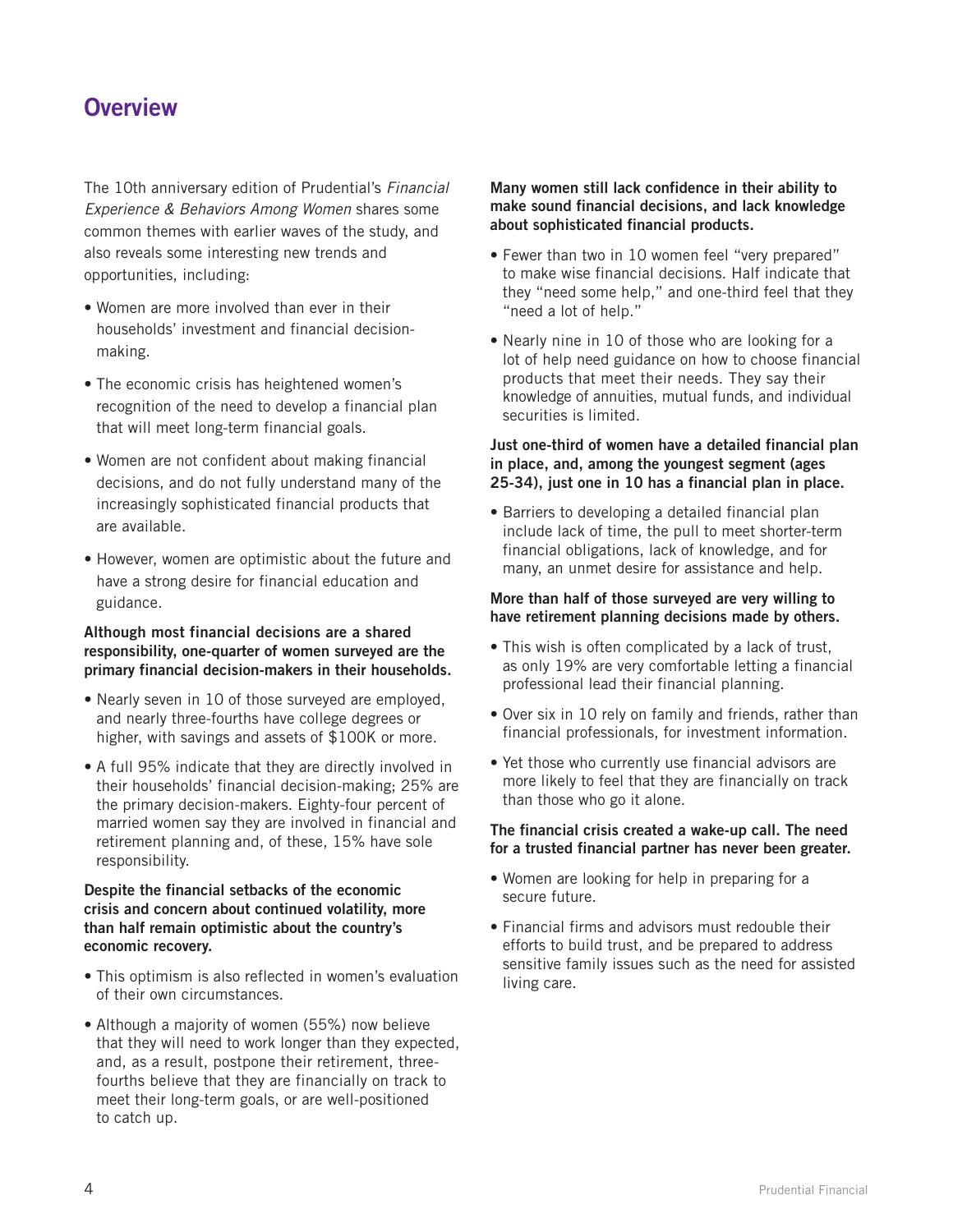### **During the Last Decade, Women Have Become More Involved in Financial Issues**

### **There is Optimism**

While women remain concerned about the economy and market volatility, they are optimistic about the economic outlook. They are realistic that they may have to retire later than planned, although many unrealistically believe that they can rely on Social Security to meet their retirement needs.

While women understand the importance of preparing for the future, few have a financial plan in place to do so.

#### **Women are Decision-Makers**

Survey respondents are highly educated, typically employed, and three-fourths have savings and assets of \$100K or more. Among the total population, 95% of women are involved in financial decision-making in their households, and one-fourth are the primary decision-makers.

Married women play a key role in the financial decisions of their households as well. While most decisions are made jointly, 84% say they are involved in their household's financial decisions. Fifteen percent of married women have sole responsibility for these decisions.

#### **Impact of Market Crisis**

Concern about U.S. economic volatility



#### Optimistic outlook about economic recovery



#### **Key Characteristics of Women Today\***

| 68% | Employed |
|-----|----------|
|-----|----------|

- 74% Education College +
- 74% Savings and Assets \$100,000 +



*\*Base: Household income of \$50,000 or more.*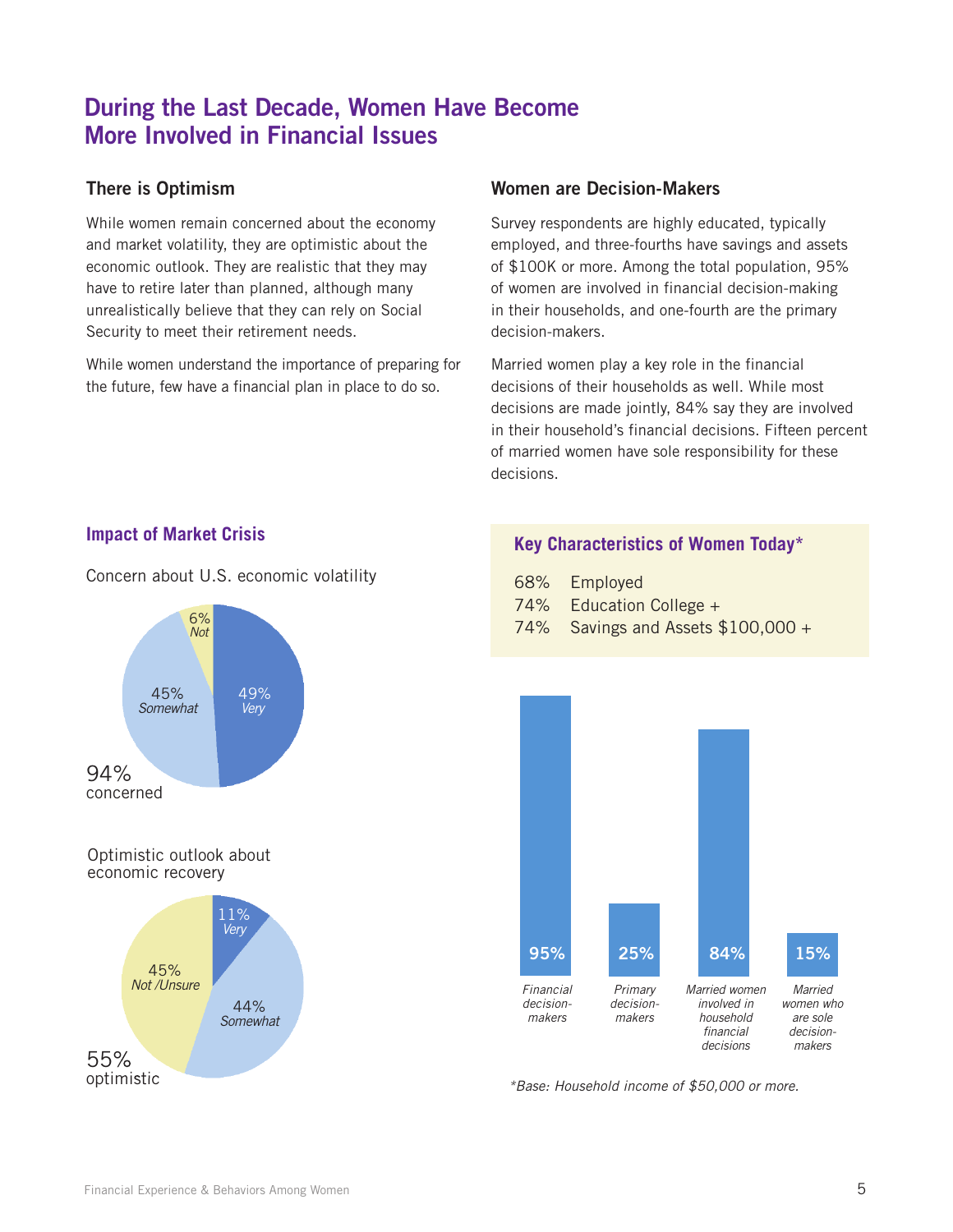## **Those Who are Financially Prepared are Most on Track**

#### **Financial Confidence is Based on Knowledge**

Very few women feel "very prepared" to make wise financial decisions. The most prepared women are the most on track to reach their retirement goals, protect their assets, and generate future income.

This "very prepared" group is also most likely to have an advisor (53%) and to understand complex financial products like annuities (68%).

Half of the women surveyed say they "need some help." These women are on the right track and know how to protect their investments from losses (65%). Many in this group use a financial advisor. More than a quarter of this group feel they aren't saving enough for retirement.

*(All respondents)*

#### **One-Third of Women "Need a Lot of Help"**

Nearly a third of women surveyed think they need a lot of help. They are the least likely to have an established advisor relationship; most (86%) do not know how to choose financial products.

Few women (29%) in this group have a financial advisor. Yet 62% have investable assets greater than \$50,000 and half have household incomes of more than \$75,000.

#### **Know How to Choose Financial Products That Meet My Needs** *(Women who need a lot of help)*





| Percent agree with each statement by<br>segment based on level of preparedness |  |  |  | Total                    | Verv<br>prepared | Need<br>some help | Need a lot<br>of help |
|--------------------------------------------------------------------------------|--|--|--|--------------------------|------------------|-------------------|-----------------------|
|                                                                                |  |  |  | $\overline{\phantom{a}}$ |                  |                   | $\sim$ $\sim$         |

| <u>JURNIUM MUUUU UN IUTUI UI PIUPUIUUNUU</u>             | 1 U LU 1 | proparoa | 3011011010 | $V_1$ 1101 $N$ |
|----------------------------------------------------------|----------|----------|------------|----------------|
| Enough savings for comfortable retirement                | 70       | 88       | 74         | 53             |
| Generate retirement income                               | 68       | 87       | 71         | 55             |
| Protect investments from losses                          | 64       | 81       | 65         | 53             |
| Trust the decisions made about savings<br>and retirement | 62       | 77       | 66         | 46             |
| <b>Understand annuities</b>                              | 47       | 68       | 50         | 31)            |
| Established advisor relationship                         | 42       | 53       | 47         | 29             |
|                                                          |          |          |            |                |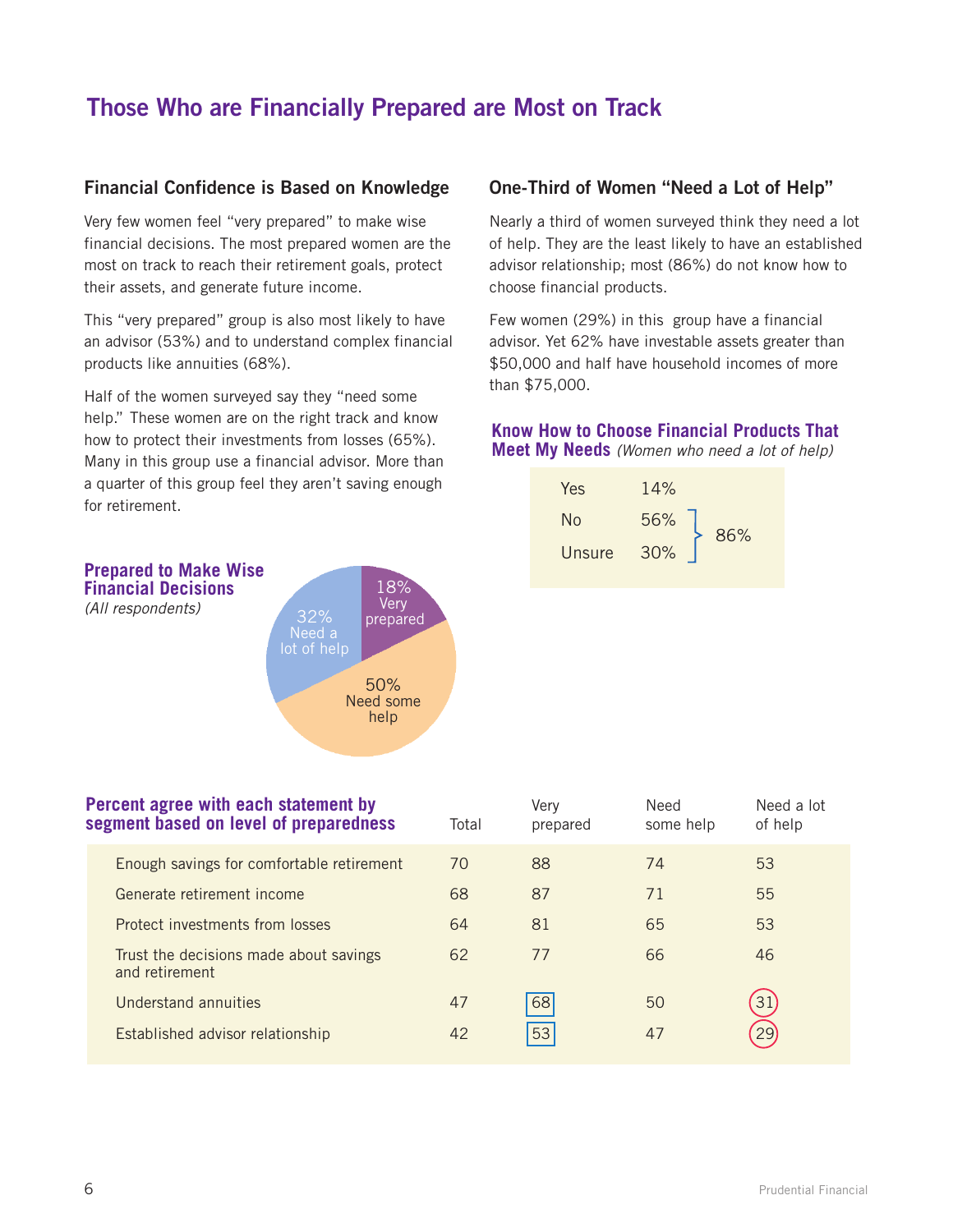## **Financial Priorities are Clear; Confidence in Achieving Them is Mixed**

#### **Financial Goals are Very Important**

Planning for a comfortable retirement and providing for their families' future well-being are paramount for women. Accumulating assets has always been important; now, however, protecting that wealth and generating retirement income have emerged as critical objectives as well.

Women generally say that insurance goals are just as important as retirement goals. They know life insurance can help protect family and provide financial security, but have less knowledge about long-term care insurance.

Providing college tuition for children has increased in importance over time, with 44% now considering it

very important vs. 23% in 2004. Yet women's confidence in their ability to do so has declined (from 26% in 2006 to 21% today) as college costs continue to skyrocket.

#### **Confidence is Mixed**

In this economy, people find it hard to be "very confident" about achieving financial goals, and it is no different with women. Many women are somewhat confident about meeting their financial needs, but very few are very confident.

Women approaching retirement (ages 55-64) are no more likely to feel "very confident" than younger segments.

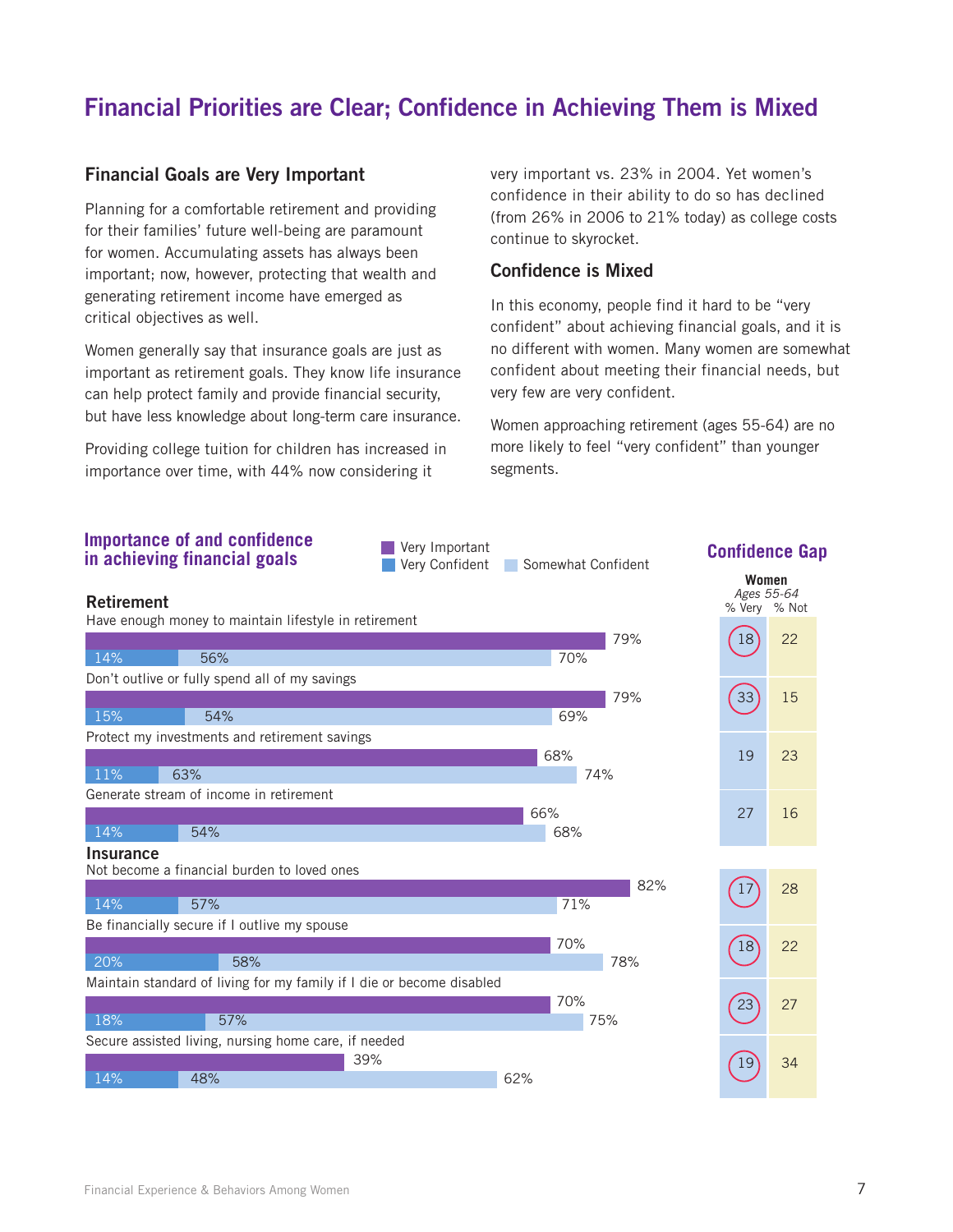### **When the Going Gets Tough, Women Get Going**

#### **The Market Crisis Was a Wake-up Call**

The economic and financial turmoil led women to reassess their financial outlook. More than 75% now plan to either work longer (56%) or wonder if they will be able to retire on time (20%). The market plunge led many women (57%) to become more cautious with their money. This sentiment is especially strong for women approaching retirement. These women recognize that they have less of a chance to recover from market losses, combined with a more limited savings horizon.

The market crisis changed people's lives and retirement plans. Rebuilding financial strength now is the key to future well-being.

#### **Caution and Insight are More Important**

The silver lining is that many women plan to take more care with respect to financial decisions, and to evaluate and select investments more wisely. Almost half plan to take more control of their finances, including increasing savings.

Nearly four in 10 are actively trying to learn more about key financial products.

The crisis has been especially jarring for those closer to retirement, many of whom now have to deal with revised expectations and retirement shortfalls as they get back on track.



Women by Age

#### **Influence of the Market Crisis on Financial Attitudes and Behaviors**

| inancial Attitudes and Behaviors                                                      | Total | 25-34 | 35-44<br>Percent Agree | 45-54 | 55-64 |
|---------------------------------------------------------------------------------------|-------|-------|------------------------|-------|-------|
| Lately, I'm spending based on need, not want                                          | 65    | 62    | 61                     | 70    | 65    |
| Market crisis was a wake-up call to be more money cautious                            | 57    | 49    | 49                     | 65    | 62    |
| I have confidence in my ability to protect my<br>assets and be successful             | 53    | 52    | 52                     | 53    | 56    |
| I'm more careful evaluating and selecting investments                                 | 47    | 42    | 43                     | 51    | 49    |
| I am confident I will recover my market losses                                        | (45)  | 59    | 45                     | (42)  | (36)  |
| More than ever, I want to take control<br>of my financial situation                   | 45    | 48    | 48                     | 44    | 40    |
| I'm saving more than before the market crisis                                         | 37    | 44    | (30)                   | 42    | (28)  |
| I'm trying to learn more about life insurance,<br>investments and retirement products | 36    | 32    | 32                     | 39    | 38    |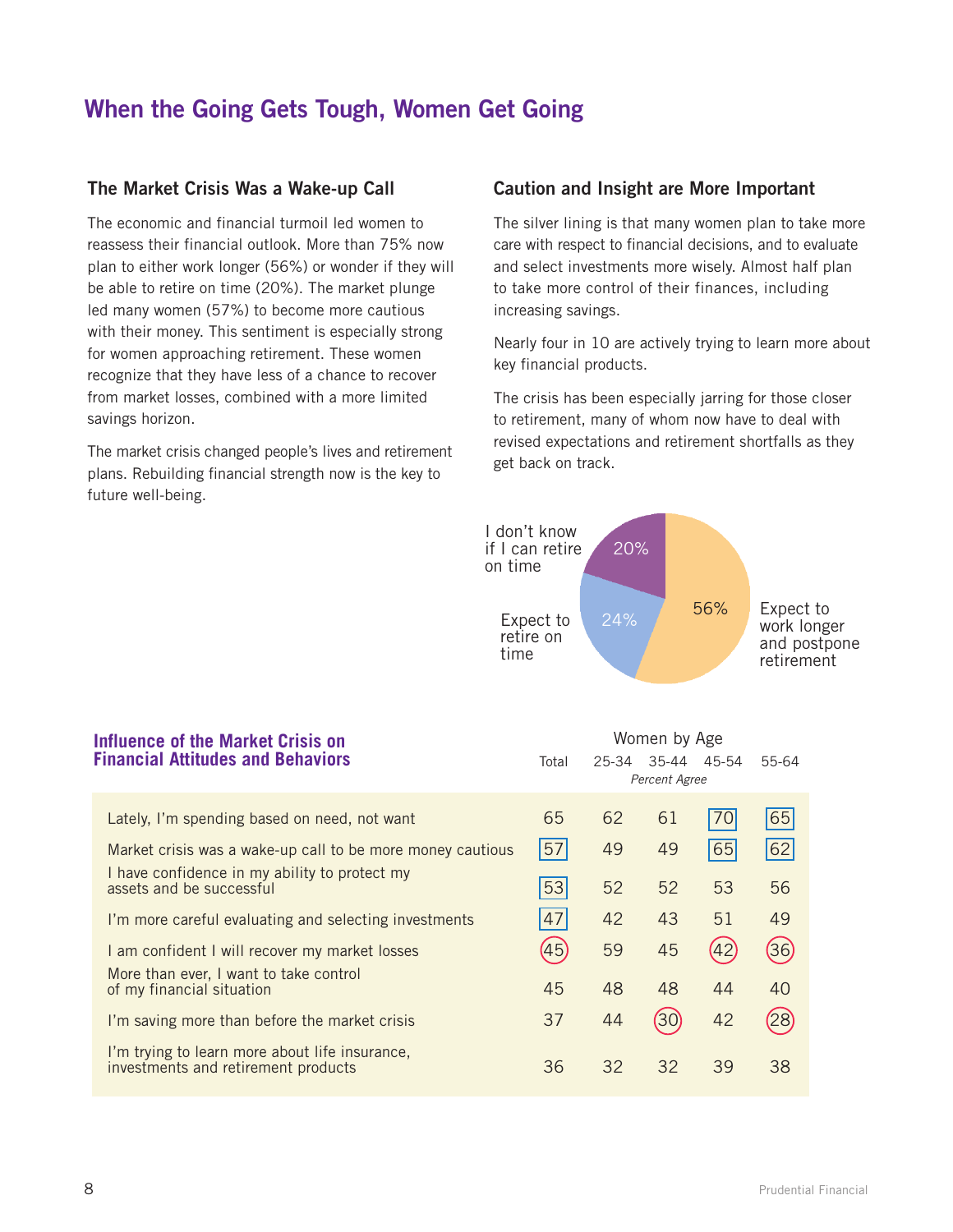### **Increasing Financial Knowledge Will Shift the "Balance of Power"**

#### **Women are More Knowledgeable About Retirement and Insurance Basics**

Though expert in managing day-to-day expenses and knowledgeable about insurance and the need to save for retirement, women are less knowledgeable about long-term care costs and generating retirement income. As women get older, this knowledge gap closes.

#### **More Attention to Retirement Security is Needed**

However, more knowledge is required to assure a successful and comfortable retirement. Protection against the high costs of assisted living and nursing home care seems a distant worry to many. Yet, these expenses can have a devastating effect on retirement savings and estate planning.

Women rightly focus on retirement savings, but many near-retirees will soon need to learn how to replace their work paycheck with a paycheck from those savings. Half (51%) need to gain an understanding of how to do this.



#### **Knowledge levels for key financial issues**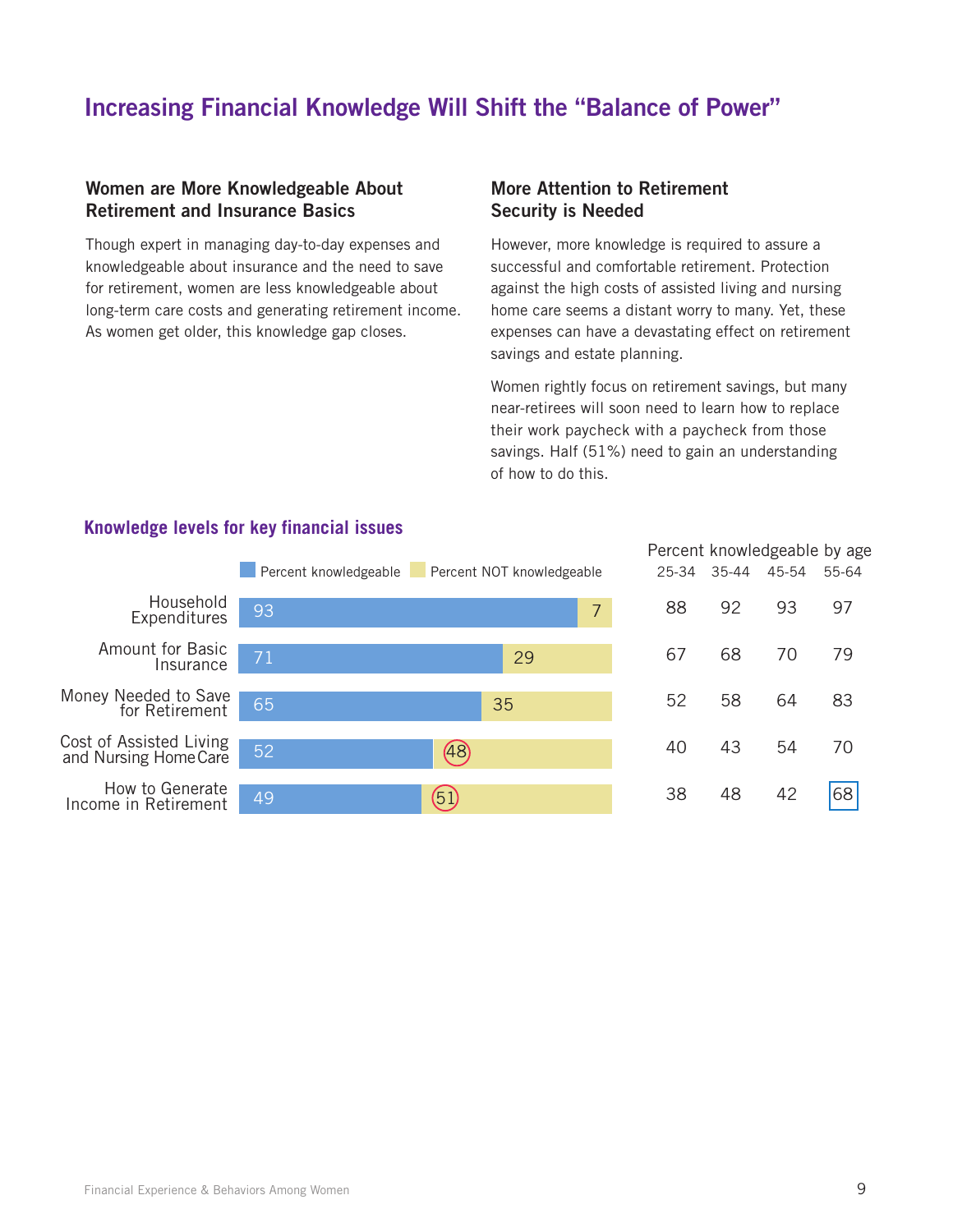## **Financial Products Have Evolved Considerably; Education is Needed**

#### **Some Products are Well-Understood and Utilized…**

Women today own and understand savings accounts, life insurance, workplace retirement plans and IRAs. In fact, 72% of women cite the importance of workplace retirement plans, up from 47% in 2004.

The challenge is to ensure retirement plan coverage and contribution levels are sufficient to meet financial needs now and in the future.

#### **…Others are Not**

Mutual funds, annuities, and long-term care insurance are certainly not new products, but they remain a bit of a mystery to many. Although such products can help women achieve their financial goals, women's lack of knowledge about these products may impact their ability to achieve these goals later on.

#### **Ownership and Understanding of Financial Products**

|                             | Own | Do Not Understand |
|-----------------------------|-----|-------------------|
| Savings Account             | 82  | 5                 |
| Life Insurance              |     | 16                |
| <b>Workplace Retirement</b> | 67  | 19                |
| Individual Retirement (IRA) | 52  | 25                |
| Individual Stocks and Bonds | 37  | 38                |
| Mutual Funds                |     | 43                |
| Estate Plan, Will           |     |                   |
| Annuity                     | 16  | 53                |
| Long-Term Care Insurance    | .5  |                   |
|                             |     |                   |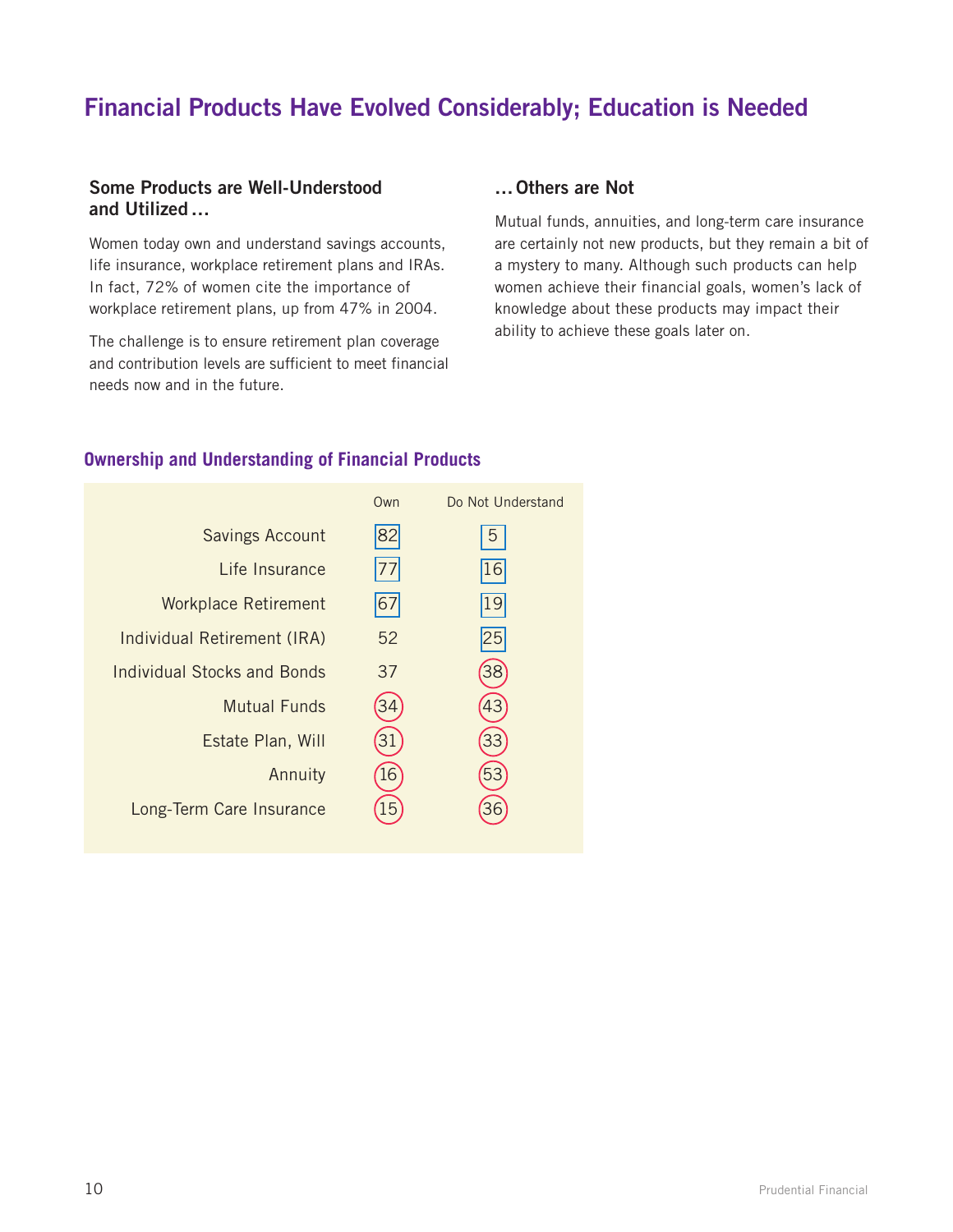### **Many Women are Behind in Retirement Preparedness**

#### **One-third Ahead or on Track; Others Need to Catch up**

The good news is that over one-third of women feel they are ahead or on track with retirement saving and planning. These women are likely to have an advisor and demonstrate a reasonably strong understanding of annuities, mutual funds, and how to generate retirement income.

Challenges remain, however, for the two-thirds of women surveyed who are behind in their retirement savings.

Many (39%) say they need to "catch up" and another 25% say they are "way behind." But with careful and targeted planning right now, they have the opportunity to improve their situation.

#### **"Way Behind" Segment has an Uphill Battle**

One-quarter of women are way behind schedule in planning and saving for retirement. Many (40%) are getting closer to retirement and 28% have household incomes of more than \$100,000.

Most of the women who are "way behind" feel they are not equipped to make financial decisions and expect to have to work beyond their intended retirement date. Women in this group feel they have too much debt and are spending on what they need and not what they want. Most do not have a formal financial plan or a financial advisor.



#### **Preparation and Progress in Planning and Saving for Retirement**

#### **Among Women "Way Behind" Schedule on Retirement Plan and Progress**

| 65% Do not have a financial advisor | 73% Very important to reduce personal debt                                                 |
|-------------------------------------|--------------------------------------------------------------------------------------------|
| 63% Do not understand annuities     | 70% Spending on need, not want                                                             |
| 56% Do not understand mutual funds  | 48% Family needs to sacrifice                                                              |
| 40% Age 50 or more                  | 21% Have formal retirement plan                                                            |
|                                     | 28% Household income \$100,000 or more 7% Strongly agree — I trust my retirement decisions |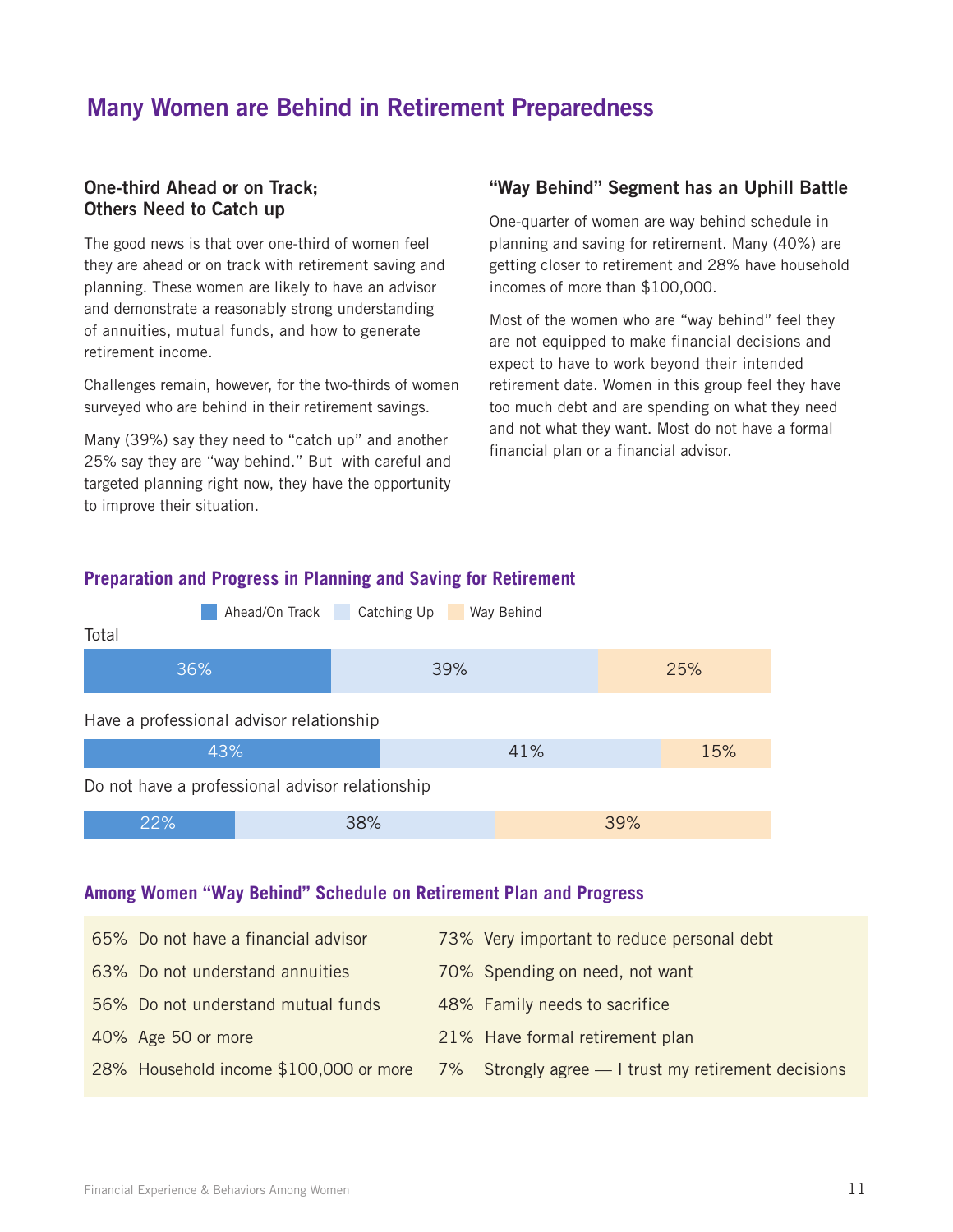### **Women are Talking ... But Do They Have a Plan?**

#### **Conversations are Happening**

For the most part, women are talking about financial issues. However, many of these conversations are with friends and family members, not financial professionals.

#### **What About a Plan?**

Though these are valuable conversations—considering needs and discussing options—they are not leading to the creation of the financial plans women need to secure their future. In fact, just one-third of women have a detailed plan, and only one in 10 of the youngest segment surveyed (25-34) has one.

#### **Financial Goals Discussed with Spouse or Advisor**

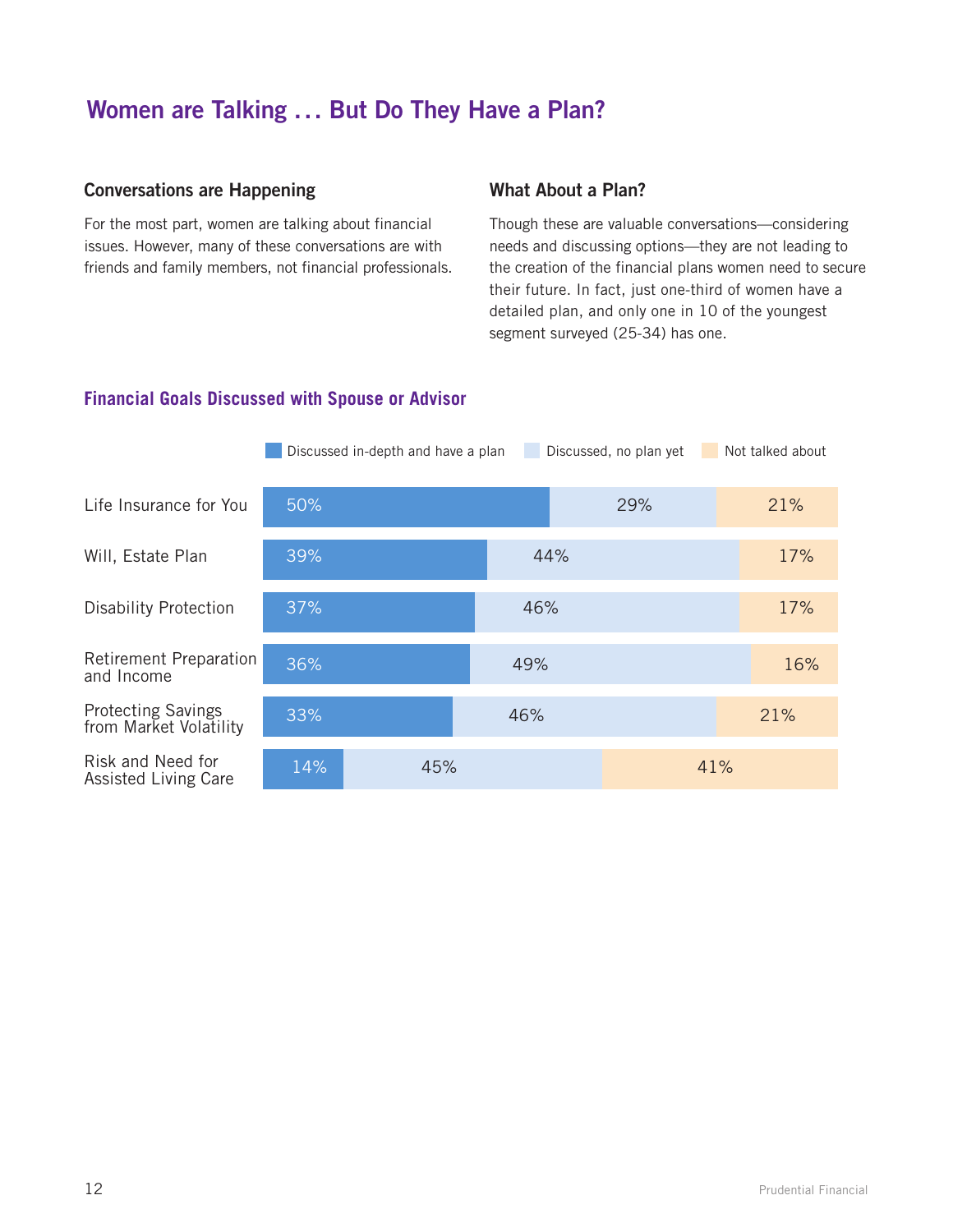## **A Lifetime of Financial Security is not a DIY Project**

#### **The Need for Professional Assistance is Recognized**

Financial independence is not one size fits all.

Many women believed they could manage their finances alone, but now realize a lack of proper assistance caused them to lose ground (75%) during the crisis.

One in three women with an existing advisory relationship is now open to working with a new or additional advisor. Younger women are far less likely to use a financial professional than older women.

75% Lost some, a lot of ground

#### **What is (very) important for financial relationships going forward?**

- 75% Company financial strength
- 60% High-quality products
- 57% Efficient service
- 46% Best value, cost
- 45% Website quality

#### **Most important source of financial education and advice**

35% Financial advisor

#### **First Step is to Find Trustworthy Partners**

Most women (70%) who do not have a financial professional agree they want to get advice, but can't find someone they trust.

In seeking help, women say they will judge an advisory relationship on the financial strength of the company issuing the products, the quality of those products and the level of service.

Women want to obtain sound advice as well as increase their knowledge base. That means advisors need to be educators, partners and helpers.

#### **Effect of the market crisis Sources of information to make investment product decisions**

| 64% Family, spouse                   |
|--------------------------------------|
| 62% Printed materials                |
| 42% Internet                         |
| 42% Provider (Employer plan) website |
| 34% Co-workers                       |
| 30% Seminars, meetings               |
| 29% Financial advisor                |
|                                      |

#### **Those with an advisory relationship open to working with a new or additional advisor**

35% Yes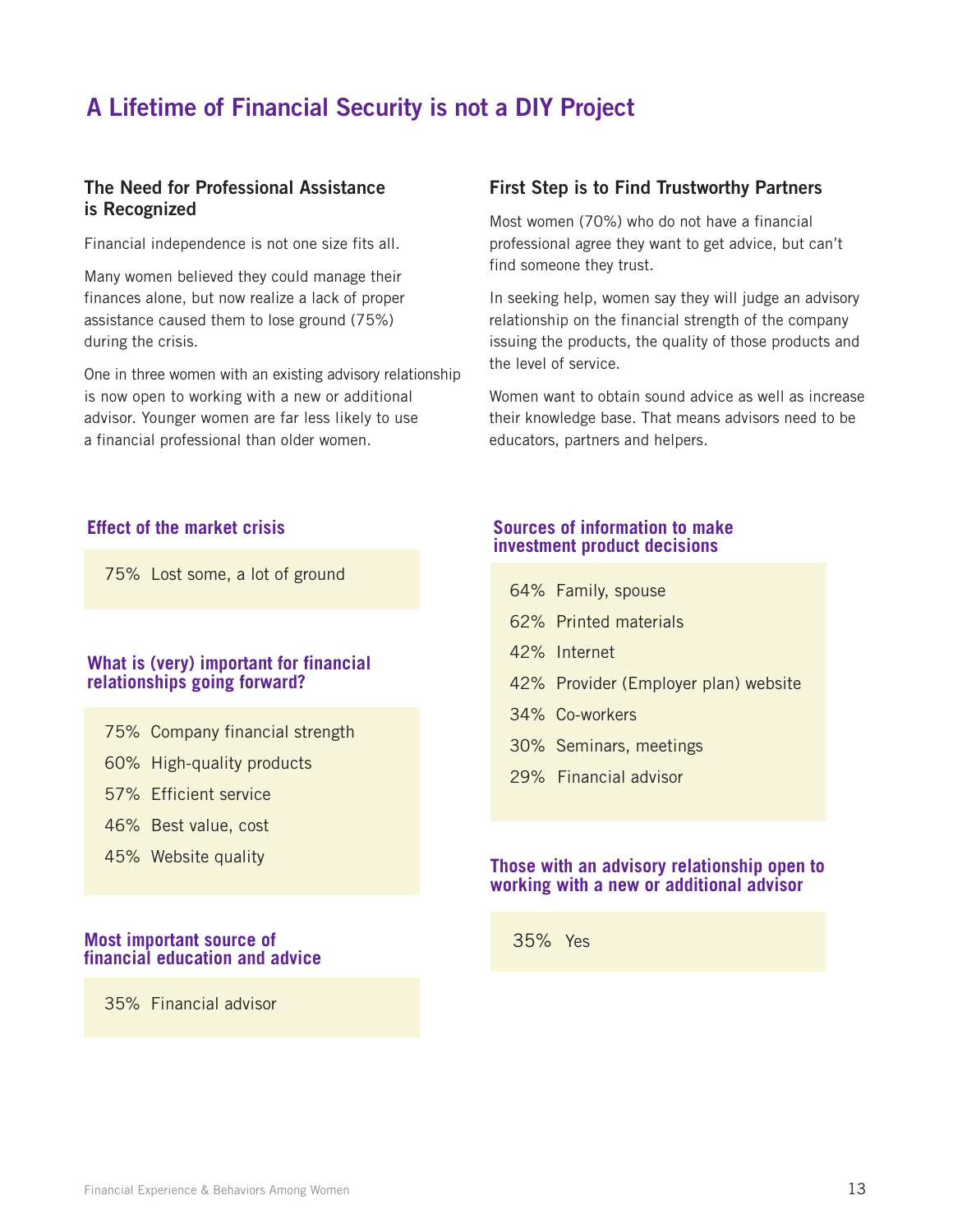### **Seeking Out Help and Solutions is Smart. Monitoring Progress, Understanding Issues is Required.**

#### **Get the Help You Need**

Women are looking for solutions that make financial choices and planning easier. They are comfortable setting their own financial goals, yet over half (54%) are "very" comfortable letting another take the "lead" to do the planning, research, and analysis regarding which product solutions would best meet these goals.

Women are willing to outsource some of this work to those they trust to help them make smart decisions.

Workplace plans and government policy can be critical elements to success, for example, by providing access to plans that "automate" decisions like enrolling, contributing adequately and investing appropriately. Younger women are looking to these channels for help "getting started" in the right direction.

#### **Seek Many Sources of Advice**

Three-quarters would rely on their spouse or partner as a critical source of input and guidance.

Many women (59%) are open to the idea of letting an advisor lead their financial planning. Women believe getting the help of a professional can be a critical step in achieving financial security. Yet only 19% are "very" comfortable letting an advisor take the lead.

Clearly, financial professionals and firms need to build trust and deliver the value clients require to be successful going forward.

**Willing to have retirement savings planning, research, and analysis led by others**



#### **Comfort– Letting Another Lead Financial Planning**



#### **Women Comfortable by Age**

| 25-34 | $35 - 44$ | 45-54 | 55-64 |
|-------|-----------|-------|-------|
| 84    | 79        | 74    | 63    |
| 64    | 57        | 57    | 61    |
| 41    | 34        | 28    | 23    |
| 21    | 13        | 11    | 9     |
|       |           |       |       |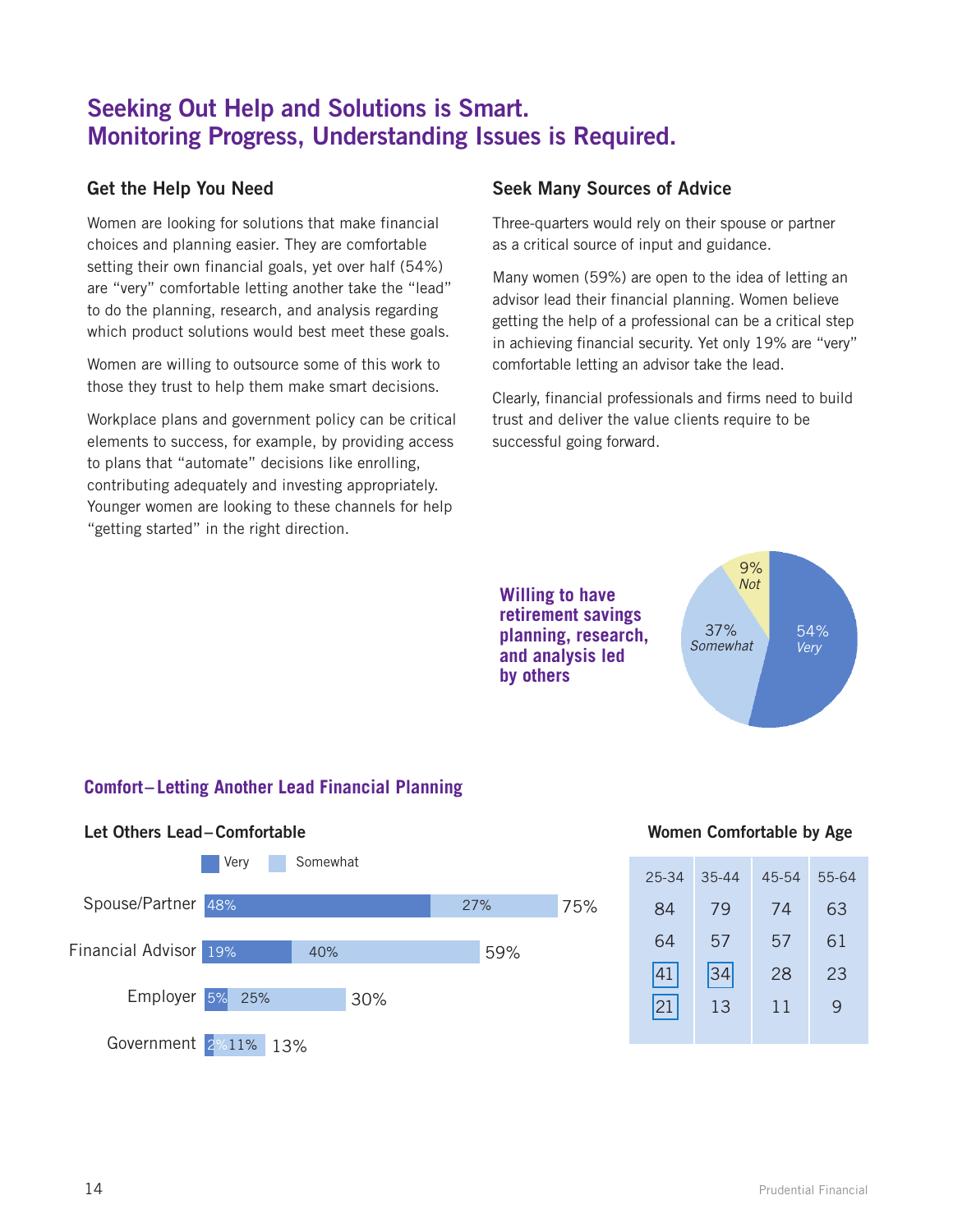### **Setting and Achieving Your Financial Goals**

Given the importance of goal-setting and making a plan to achieve financial success, consider the following steps to begin the planning process. Remember that goals change as your life changes, and that it is never too early or too late to take steps to improve your financial future.

#### **Getting Started**

1. Make your long-term financial health a priority.

2. Make a detailed list of your assets (including all accounts and beneficiaries) as well as your debts and obligations. Consider available online tools to help you with this step.

3. Make a list of your financial goals, and the timeframe for reaching each one. The chart at the side of the page can help you get started.

4. While outlining assets, liabilities, financial goals, and timeframes is a big step, you still need to develop a formal written plan for getting there. Focus on retirement, but plan for all of your major goals.

#### **Talk to People You Trust**

5. Decide whether you are most comfortable saving and investing on your own, would like to work collaboratively with an advisor, or would prefer to turn the financial planning and asset management over to a financial professional more fully.

6. Once you have decided what level of advice is right for you, identify professionals who will work with your preferences. Seek out referrals for advisors from those you trust and whose situations are similar to your own, and interview at least three.

7. Work with your financial advisor to research and find products to help meet your goals.

8. Compare the costs of products and services with the value they deliver. Achieving the greatest value, not necessarily lowest cost, is the goal.

9. At least quarterly, update and track your progress. Make adjustments as needed.

10. Work with people you trust—those who will help you make the right level of progress, and inspire confidence that you are on track to a successful future.

#### **Financial Goals Worksheet**

#### **Retirement Savings**

| Level of savings/protection needed |
|------------------------------------|
| Target date for achieving goal     |
| Do you have a plan?                |
| Have you started saving?           |
| What products do you have or need? |
| Are you on track?                  |

#### **Protection**

#### **Education**

| Level of savings/protection needed |
|------------------------------------|
| Target date for achieving goal     |
| Do you have a plan?                |
| Have you started saving?           |
| What products do you have or need? |
| Are you on track?                  |
|                                    |

#### **Retirement Income**

| Level of savings/protection needed |
|------------------------------------|
| Target date for achieving goal     |
| Do you have a plan?                |
| Have you started saving?           |
| What products do you have or need? |
| Are you on track?                  |

#### **Other**

| Level of savings/protection needed |
|------------------------------------|
| Target date for achieving goal     |
| Do you have a plan?                |
| Have you started saving?           |
| What products do you have or need? |
| Are you on track?                  |